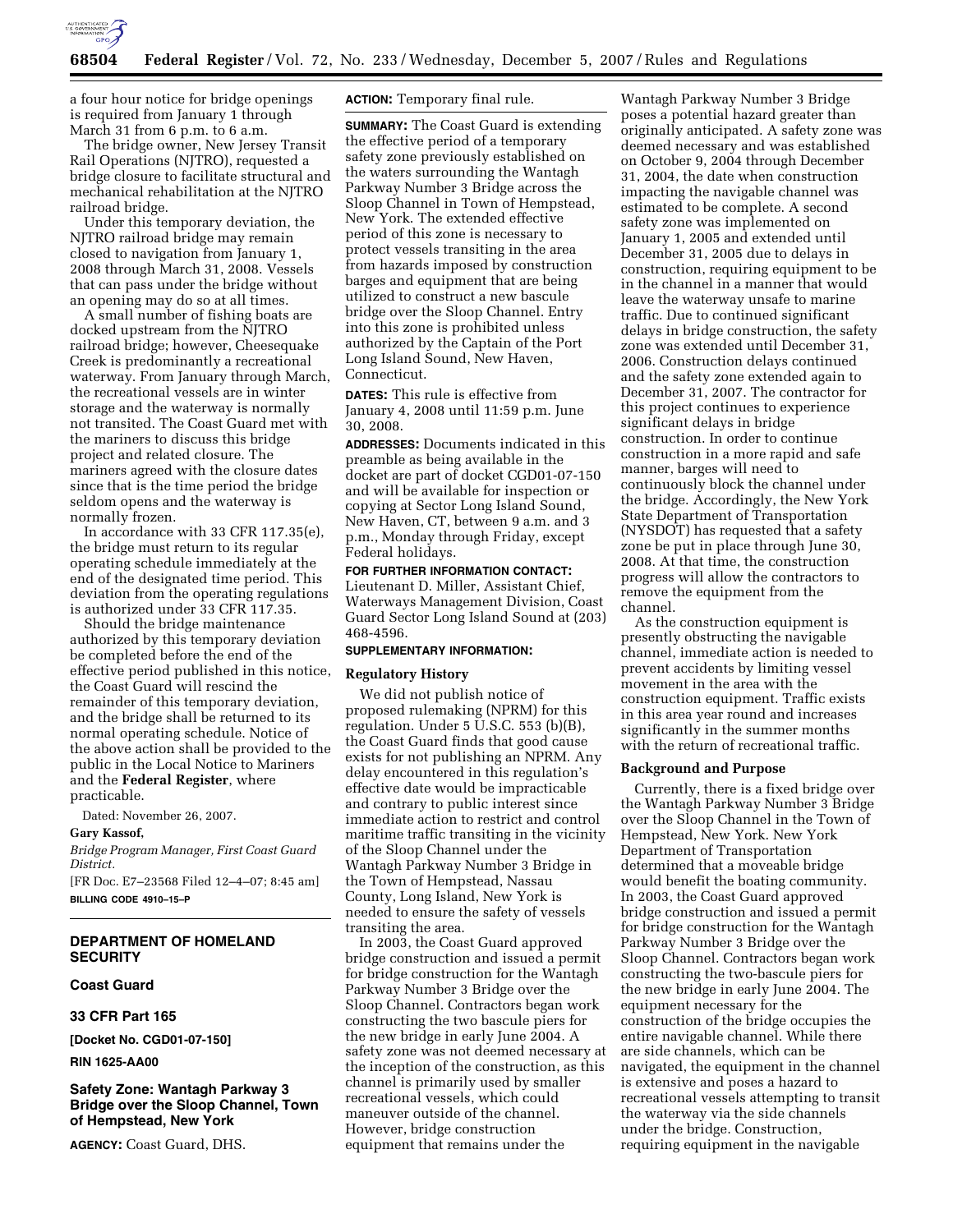channel, was originally scheduled to end on December 31, 2004. Numerous delays in the construction have required construction equipment to continue to occupy the navigable channel and have required three subsequent extensions of the established safety zone through December 31, 2005 and then through December 31, 2006 and most recently through December 31, 2007 when the contractor continued to experience significant delays. Due to continued construction delays, the NYSDOT has requested that a safety zone be in place through June 30, 2008. To ensure the continued safety of the boating community, the Coast Guard is extending the effective period of the safety zone that is currently in place in all waters of the Sloop Channel within 300-yards of the Wantagh Parkway Number 3 Bridge. This safety zone is necessary to protect the safety of the boating community who wish to utilize the Sloop Channel. Vessels may utilize the Goose Neck Channel as an alternative route to using the Sloop Channel, adding minimal additional transit time. Marine traffic may also transit safely outside of the safety zone during the effective dates of the safety zone, allowing navigation in the Sloop Channel, except the portion delineated by this rule.

### **Discussion of Rule**

This regulation extends the effective period of a temporary safety zone on the waters of the Sloop Channel within 300 yards of the Wantagh Parkway Bridge. This action is intended to prohibit vessel traffic in a portion of the Sloop Channel in the Town of Hempstead, New York to provide for the safety of the boating community due to the hazards posed by significant construction equipment and barges located in the waterway for the construction of a new bascule bridge. The effective period of this safety zone is continued to 11:59 p.m. on June 30, 2008. Marine traffic may continue to transit safely outside of the safety zone during the effective dates of the safety zone, allowing navigation in the Sloop Channel, except the portion delineated by this rule. Entry into this zone is prohibited unless authorized by the Captain of the Port, Long Island Sound.

Any violation of the safety zone described herein is punishable by, among other things, civil and criminal penalties, in rem liability against the offending vessel, and the initiation of suspension or revocation proceedings against Coast Guard-issued merchant mariner credentials.

# **Regulatory Evaluation**

This rule is not a ''significant regulatory action'' under section 3(f) of Executive Order 12866, Regulatory Planning and Review, and does not require an assessment of potential costs and benefits under section 6(a)(3) of that Order. The Office of Management and Budget has not reviewed it under that Order.

This regulation may have some impact on the public, but the potential impact will be minimized for the following reasons: vessels may transit in all areas of the Sloop Channel other than the area of the safety zone, and may utilize other routes with minimal increased transit time.

## **Small Entities**

Under the Regulatory Flexibility Act (5 U.S.C. 601-612), we have considered whether this rule will have a significant economic impact on a substantial number of small entities. The term ''small entities'' comprises small businesses, not-for-profit organizations that are independently owned and operated and are not dominant in their fields, and governmental jurisdictions with populations of less than 50,000.

The Coast Guard certifies under 5 U.S.C. 605(b) that this rule will not have a significant economic impact on a substantial number of small entities. This rule may affect the following entities, some of which may be small entities: the owners or operators of vessels intending to transit or anchor in those portions of the Sloop Channel in the Town of Hempstead, New York covered by the safety zone. For the reasons outlined in the Regulatory Evaluation section above, this rule will not have a significant impact on a substantial number of small entities.

## **Assistance for Small Entities**

Under subsection 213(a) of the Small Business Regulatory Enforcement Fairness Act of 1996 [Pub. L. 104-121], the Coast Guard wants to assist small entities in understanding this rule so that they can better evaluate its effects on them and participate in the rulemaking. If this rule will affect your small business, organization, or governmental jurisdiction and you have questions concerning its provisions or options for compliance, please call Lieutenant D. Miller Chief, Waterways Management Division, Coast Guard Sector Safety Office Long Island Sound at (203) 468-4596.

Small businesses may send comments on the actions of Federal employees who enforce, or otherwise determine compliance with, Federal regulations to

the Small Business and Agriculture Regulatory Enforcement Ombudsman and the Regional Small Business Regulatory Fairness Boards. The Ombudsman evaluates these actions annually and rates each agency's responsiveness to small business. If you wish to comment on actions by employees of the Coast Guard, call 1- 888-REG-FAIR (1-888-734-3247). The Coast Guard will not retaliate against small entities that question or complain about this rule or any policy or action fo the Coast Guard.

## **Collection of Information**

This rule calls for no new collection of information under the Paperwork Reduction Act of 1995 (44 U.S.C. 3501- 3520).

## **Federalism**

A rule has implications for federalism under Executive Order 13132, Federalism, if it has a substantial direct effect on State or local governments and would either preempt State law or impose a substantial direct cost of compliance on them. We have analyzed this rule under that Order and have determined that it does not have implications for federalism.

### **Unfunded Mandates Reform Act**

The Unfunded Mandates Reform Act of 1995 (2 U.S.C. 1531-1538) requires Federal agencies to assess the effects of their discretionary regulatory actions. In particular, the Act addresses actions that may result in the expenditure by a State, local, or tribal government, in the aggregate, or by the private sector of \$100,000,000 or more in any one year. Though this rule will not result in such expenditure, we do discuss the effects of this rule elsewhere in this preamble.

## **Taking of Private Property**

This rule will not effect a taking of private property or otherwise have taking implications under Executive Order 12630, Governmental Actions and Interference with Constitutionally Protected Property Rights.

## **Civil Justice Reform**

This rule meets applicable standards in sections 3(a) and 3(b)(2) of Executive Order 12988, Civil Justice Reform, to minimize litigation, eliminate ambiguity, and reduce burden.

#### **Protection of Children**

We have analyzed this rule under Executive Order 13045, Protection of Children from Environmental Health Risks and Safety Risks. This rule is not an economically significant rule and will not concern an environmental risk